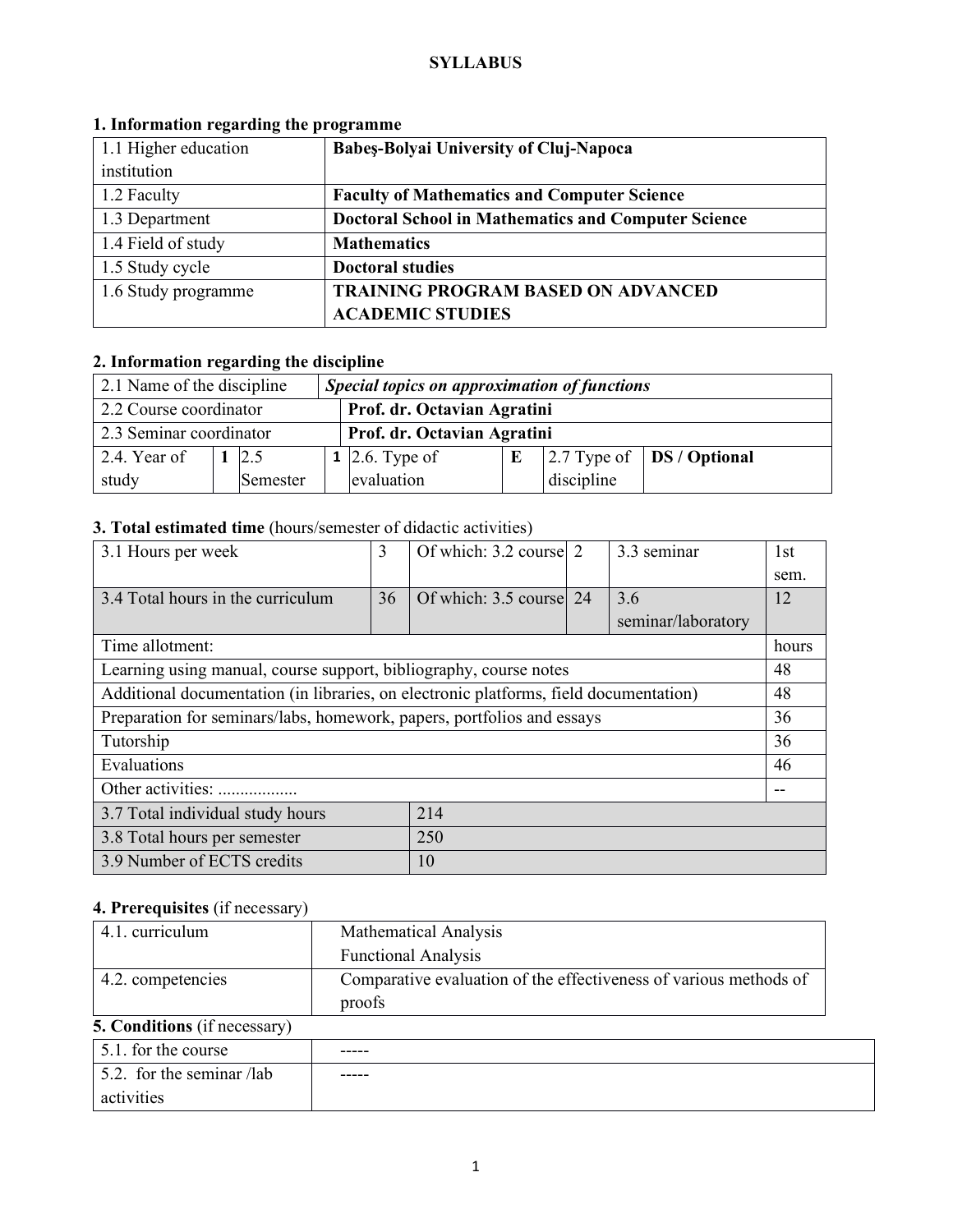# **6. Specific competencies acquired**

|             | 0. Specific competencies acquireu                                           |
|-------------|-----------------------------------------------------------------------------|
| <b>Prof</b> | ability to perform the approximation of signals in various spaces functions |
| essio       | ability to operate with abstract concepts                                   |
| nal         |                                                                             |
| com         | ability to solve mathematical problems based on learned concepts            |
| pete        |                                                                             |
| ncies       |                                                                             |
| Tran        | abstract thinking                                                           |
| svers       |                                                                             |
| al          | ability to apply mathematics in other scientific fields                     |
| com         | ability to perform research                                                 |
| pete        |                                                                             |
| ncies       |                                                                             |
|             |                                                                             |

#### **7. Objectives of the discipline** (outcome of the acquired competencies)

| 7.1 General objective of the<br>discipline  | Study of important knowledge on Approximation of Functions         |
|---------------------------------------------|--------------------------------------------------------------------|
| 7.2 Specific objective of the<br>discipline | Acquiring specific working techniques from Approximation Processes |

### **8. Content**

| 8.1 Course                                                                            | Teaching methods                    | Remark      |
|---------------------------------------------------------------------------------------|-------------------------------------|-------------|
|                                                                                       |                                     | S           |
| 1. Spaces of functions. Properties                                                    | Exposition, proof, individual study |             |
| 2. Linear and positive approximation operators.                                       | Exposition, proof, examples         |             |
| Properties                                                                            |                                     |             |
| 3. Korovkin sets                                                                      | Exposition, proof, individual study |             |
| 4. Moduli of smoothness and error of evaluation                                       | Exposition, proof, individual study |             |
| 5. Approximations in weighted spaces                                                  | Exposition, proof, individual study |             |
| 6. Statistical convergence                                                            | Exposition, proof, examples         |             |
| 7. Fourier transform of integrable functions                                          | Exposition, proof, individual study |             |
| 8. Fourier transform with sliding window                                              | Exposition, proof, examples         |             |
| 9. Wavelets - preliminaries                                                           | Exposition, proof, examples         |             |
| 10. Multiple resolution analysis                                                      | Exposition, proof, individual study |             |
| 11. Father wavelet function. Properties                                               | Exposition, proof, examples         |             |
| 12. Mother wavelet function. Properties                                               | Exposition, proof, individual study |             |
| 8.2 Seminar                                                                           | Teaching methods                    | Remark<br>S |
| 1. Bernstein operators. Properties                                                    | Explanation, examples               |             |
| 2. Examples of approximation processes                                                | Explanation, individual study       |             |
| 3. Generalizations of Korovkin's theorems                                             | Explanation, examples               |             |
| 4. Convergence rate evaluation. Exercises                                             | Explanation, examples               |             |
| 5. Weighted functions. Korovkin type theorems                                         | Explanation, examples               |             |
| 6. Statistical convergence of sequences of linear and positive<br>operators. Examples | Explanation, individual study       |             |